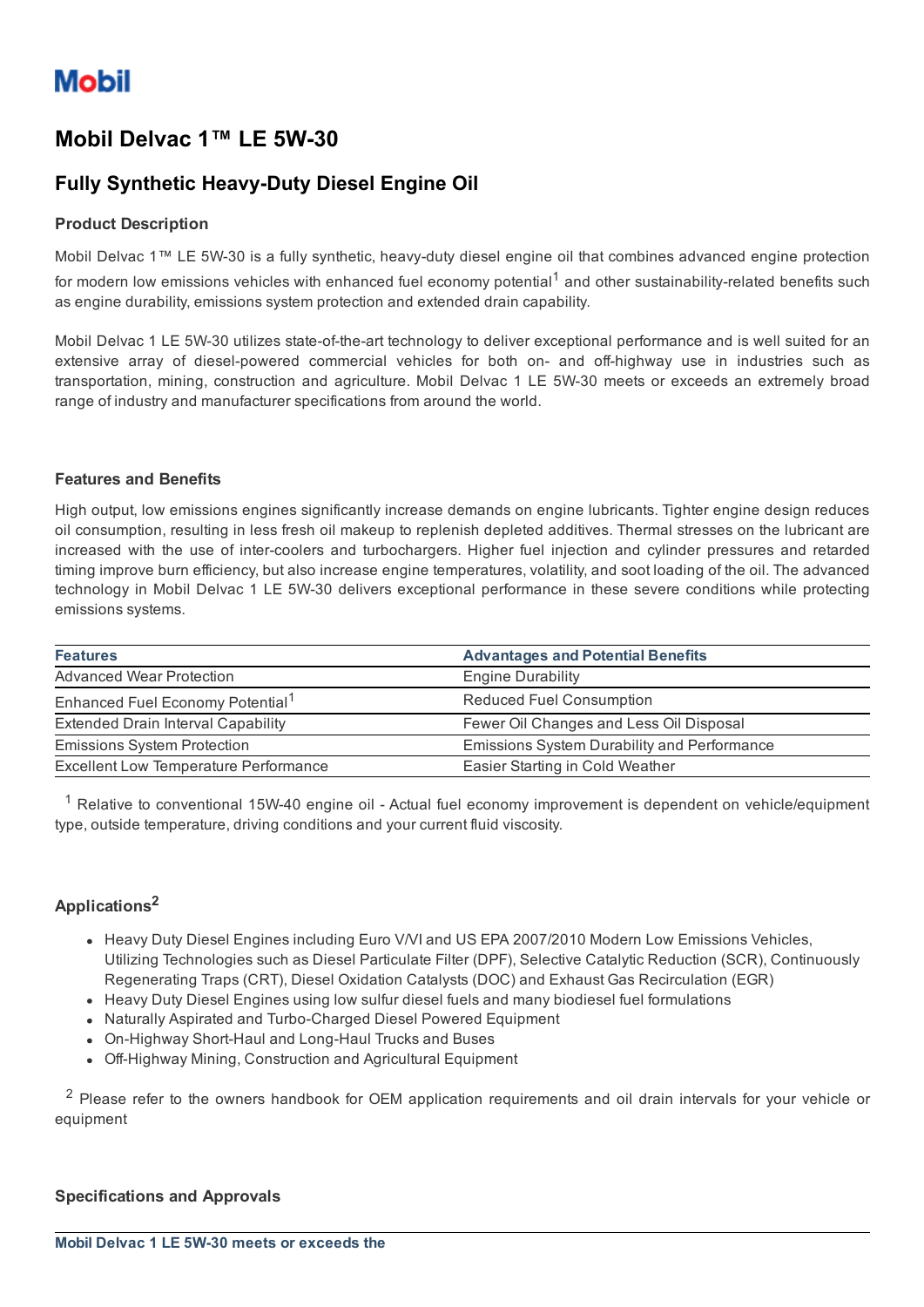requirements of: 5W-30

| ACEA E9            | X      |  |
|--------------------|--------|--|
| ACEA E7            | X      |  |
| ACEA E6            | Χ      |  |
| API CJ-4           | X      |  |
| API CI-4 PLUS      | Χ      |  |
| API CI-4           | X      |  |
| <b>API SN</b>      | Χ      |  |
| JASO DH-2          | Χ      |  |
| Caterpillar ECF-3  | Χ      |  |
| Cummins CES 20081  | Χ      |  |
| DAF Extended Drain | ✓<br>∧ |  |
| Ford WSS-M2C171-E  | Χ      |  |
|                    |        |  |

| Mobil Delvac 1 LE 5W-30 has the following builder<br>approvals: | 5W-30 |
|-----------------------------------------------------------------|-------|
| MB-Approval 235.28                                              | X     |
| MB-Approval 228.51                                              | X     |
| MB-Approval 228.31                                              | X     |
| <b>MAN M 3677</b>                                               | X     |
| <b>MAN M 3477</b>                                               | X     |
| MAN M 3271-1                                                    | X     |
| Volvo VDS-4                                                     | X     |
| Volvo VDS-3                                                     | X     |
| Voith Retarder Oil Class B                                      | X     |
| Deutz DQC IV-10 LA                                              | X     |
| Detroit Fluids Specification 93K218                             | X     |
| Mack EO-O Premium Plus                                          | X     |
| MTU Oil Category 3.1                                            | X     |
| <b>Renault Truck RLD-3</b>                                      | X     |
| <b>Renault Truck RLD-2</b>                                      | X     |
| Scania Low Ash                                                  | X     |

| Mobil Delvac 1 LE 5W-30 is recommended by ExxonMobil 5W-30<br>for use in applications requiring: |  |
|--------------------------------------------------------------------------------------------------|--|
| Renault Truck RGD                                                                                |  |
| Renault Truck RXD                                                                                |  |

### Typical Properties

| <b>Mobil Delvac 1 LE 5W-30</b> |       |  |
|--------------------------------|-------|--|
| <b>SAE Grade</b>               | 5W-30 |  |
| Viscosity, ASTM D 445          |       |  |
| cSt @ 40°C                     | 69    |  |
| cSt @ 100°C                    | 11.8  |  |
| Viscosity Index, ASTM D 2270   | 168   |  |